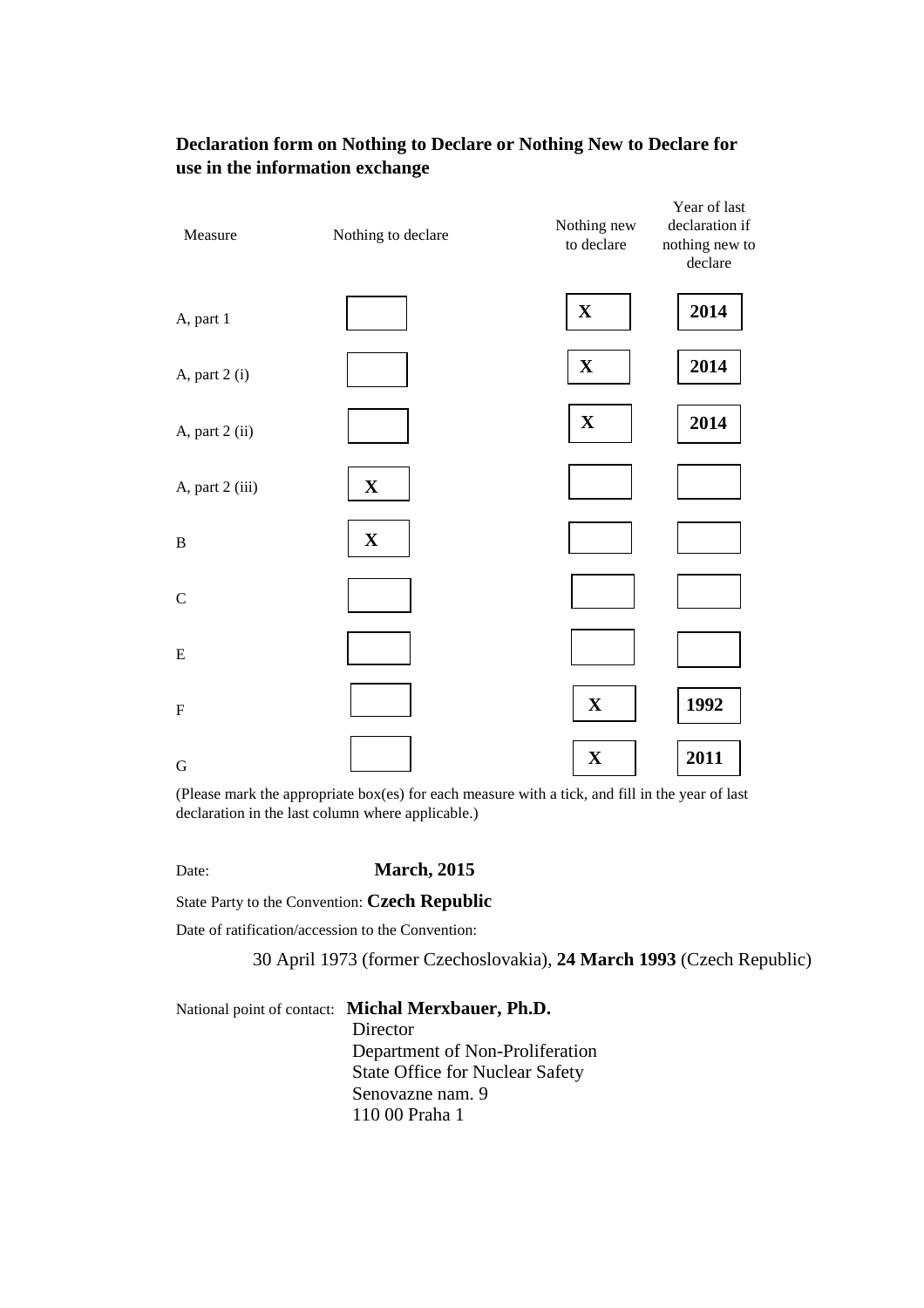## **Encouragement of publication of results and promotion of use of knowledge**

Belakova S., Benesova K., Caslavsky J., Svoboda Z., Mikulikova R.: The occurrence of the selected fusarium mycotoxins in Czech malting barley. *Food Control*, 2014, Vol. 37, pp 93-98

Dedkova K., Matejova K., Lang J., Peikertova P., Mamulova Kutlakova K., Neuwirthova L., Frydrysek K., Kukutschova J.: Antibacterial activity of kaolinite/nanoTiO<sub>2</sub> composites in relation to irradiation time. *Journal of Photochemistry and Photobiology B: Biology*, 2014, Vol. 135, pp 17-22

Dzuman Z., Zachariasova M., Lacina O., Veprikova Z., Slavikova P., Hajslova J.: A rugged high-throughput analytical approach for the determination and quantification of multiple mycotoxins in complex feed matrices. *Talanta*, 2014, Vol. 121, pp 263-272

Hanakova A., Bogdanova K., Tomankova K., Pizova K., Malohlava J., Binder S., Bajgar R., Langova K., Kolar M., Mosinger J., Kolarova H.: The application of antimicrobial photodynamic therapy on *S. aureus* and *E. coli* using porphyrin photosensitizers bound to cyclodextrin. 2014, *Microbiological Research*, Vol. 169 (2-3), pp 163-170

Hubalek Z., Rudolf I., Nowotny N.: Arboviruses Pathogenic for Domestic and Wild Animals. *Advances in Virus Research*, 2014, Vol. 89, pp 201-275

Placha, D., Rosenbergova D., Slabotinsky J., Mamulova Kutlakova K., Studentova S., Simha Martynková G.: Modified clay minerals efficiency against chemical and biological warfare agents for civil human protection. *Journal of Hazardous Materials*, 2014, Vol. 271, pp 65-72

Plzakova L., Kubelkova K., Krocova Z., Zarybnicka L., Sinkorova Z., Macela A.: B cell subsets are activated and produce cytokines during early phases of *Francisella tularensis* LVS infection. *Microbial Pathogenesis*, 2014, Vol. 75, pp 49-58

Zachariasova M., Dzuman Z., Veprikova Z., Hajkova K., Jiru M., Vaclavikova M., Zachariasova A., Pospichalova M., Florian M., Hajslova J.: Occurrence of multiple mycotoxins in European feedingstuffs, assessment of dietary intake by farm animals. *Animal Feed Science and Technology*, 2014, Vol. 193, pp 124-140